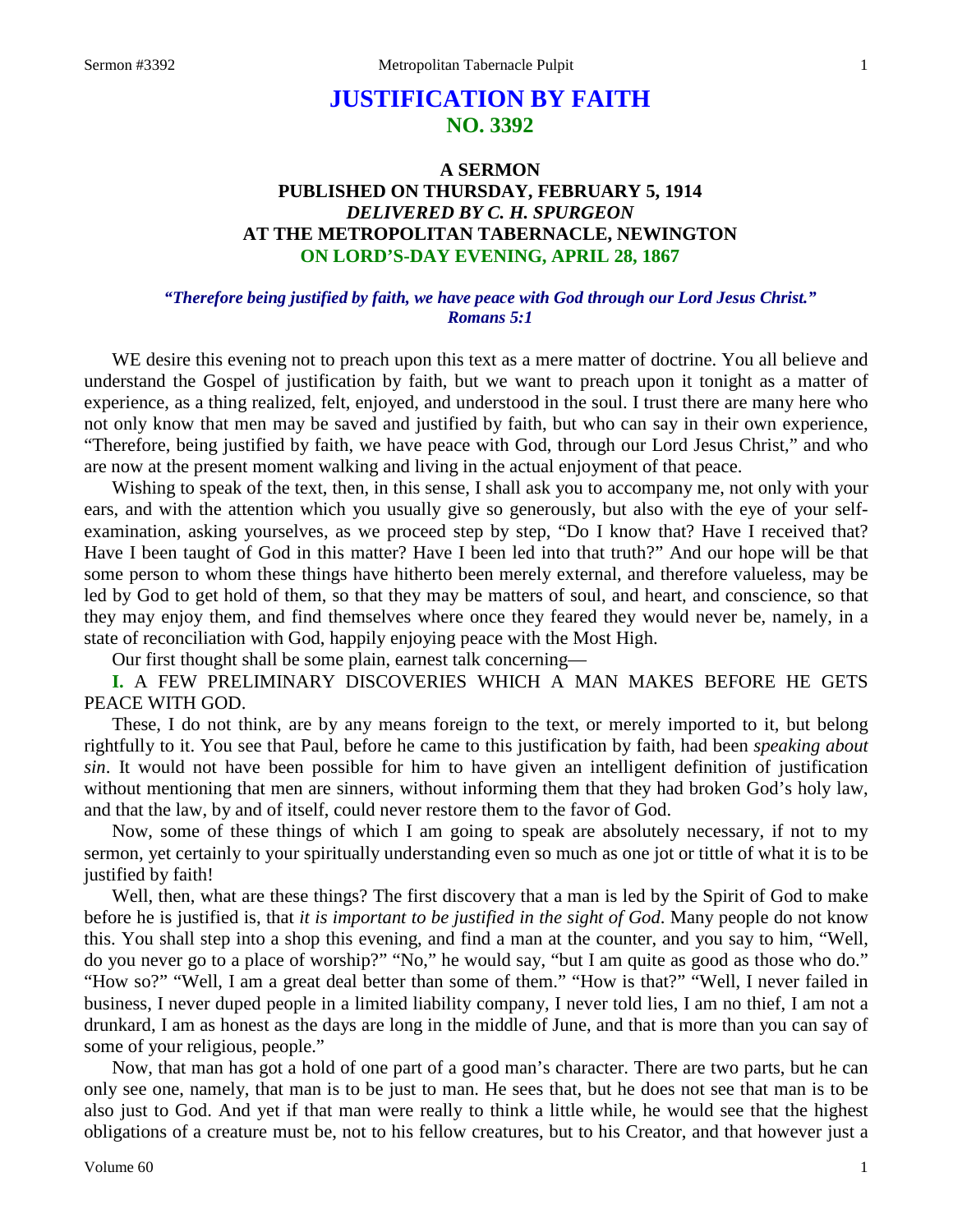man may be to another man, yet if he be altogether unjust to God, he cannot escape without the severest penalty. But oh! the most of men think that so long as they keep the laws of the land, so long as they give to their fellow men their due, it matters not though God's day should be a subject of scorn, God's will be used as men will, and God's law trodden under their feet.

Now, I think that everyone here who will but put his fingers to his brow for a moment and think, that he will see that even though a man may go before the bar of his country, and say before any judge or jury, "I have in nothing injured my fellow man, I am just before men," yet it does not make the man's character perfect. Unless he is also able to say, "And I am also just before the presence of the God who made me, and whose servant I am," he has only kept one half, and that the less important, of God's law for him.

It cannot help being, it must be, important to the highest degree that you and I should stand on good terms with the great God unto whom we shall so soon return in the great day when He shall say, "Return ye children of men." We must then render up our souls to Him who created us. Well, you can surely go as far as that with me—that it is necessary. You do feel, do you not, a desire in your heart to be just before your Maker? I am thankful that you can go so far.

The next thing is this. A man, when the Spirit of God is bringing him to Christ, discovers that *his past life has been marred badly by serious offenses against the law of God.* Before the Spirit of God comes into our soul, we are like being in a room in the dark, we cannot see in it. We cannot discover the cobwebs, the spiders, the foul and loathsome things that may be lurking there.

But when the Spirit of God comes streaming into the soul, the man is astonished to find that he is what he is, and especially if he sits down and opens the book of the law, and in the light of the divine Spirit, reads that perfect law, and compares it with his own imperfect heart and life. He will then grow sick of himself, even to loathing, and sometimes, despair.

Take but one command. Perhaps there are some here who will say, "I know I have been very chaste all my life, for the command says, 'Thou shalt not commit adultery,' and I have never broken it, I am clean there." Ay, but now hear Christ explain the command, "He that looketh upon a woman to lust after her hath committed adultery with her already in his heart." Now, then, who amongst us can say that we have not done that? Who is there upon earth, if that be the meaning of the command, who can say, "I am innocent"?

If the law of God, as we are told by Scripture, has to deal, not with our outward actions alone, but with our words, and with our thoughts, and with our imaginations—if it is so exceeding broad that it applies to the most secret part of a man, then who of us can plead guiltless before the throne? No, dear brethren, this must be understood by you, and by me, before we can be justified, that we are full of sin. What if I say that we are as full of sin as an egg is full of meat? We are all sin. The imagination and the thought of our heart is evil, and only evil, and that continually.

If some of you plume yourselves with the notion that you are righteous, I pray God to pluck those fine feathers off you and make you see yourselves, for if you never see your own nothingness, you will never understand Christ's all-sufficiency. Unless you are pulled down, Christ will never lift you up. Unless you know yourselves to be lost, you will never care for that Savior who came "to seek and to save the lost." That is a second discovery then, that it is important to be just before God, but that on account of the spirituality of God's moral law, and our consequent inability to keep it perfectly, we are very far from standing in that position.

Then there comes another discovery, namely, that consequently *it is utterly impossible for us to hope that we ever can be just before God, on the footing of our own doing*. We must give it up now, as an utterly lost case. The past is past, that can never be by us blotted out, and the present, inasmuch as we are weak through the flesh, is not much better than the past, and the future, notwithstanding all our fond hopes of improvement, will probably be none the better, and so salvation by the works of the law becomes to us a dreary impossibility.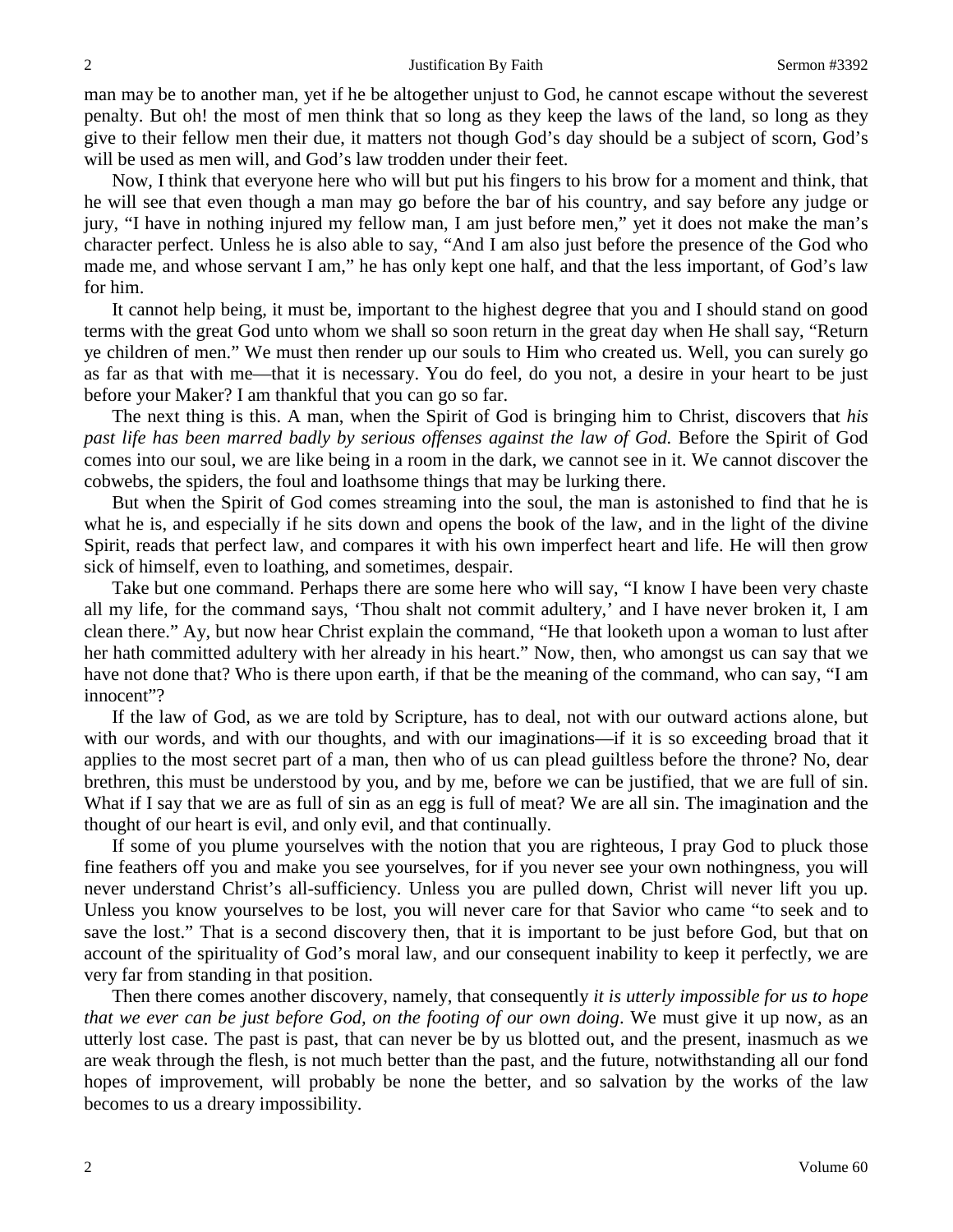#### Sermon #3392 Justification By Faith 3

The law said, "Cursed is everyone that continueth not in all things written in the book of the law to do them." I was conversing on one occasion with one of our most illustrious Jewish noblemen, and when I put to him the question—he believed himself to be perfectly righteous, and I believe if any man could be so by his moral conduct, he might have fairly laid claim to it, but when I said to him, "Now, there is your own law for it, 'Cursed is everyone that continueth not in all things written in the book of the law to do them,' have you continued in all things?" He said, "I have not."

"Then," I said, "the curse is upon you, how do you hope to escape from it?" and I found that to be a question for which he, at any rate, had no answer, and it is a question which, when properly understood, no man can answer, except by pointing to the cross of Christ and saying, "He was made a curse for us that we might be made a blessing." Unless you and I keep the law of God perfectly, it matters little how near we get to perfection.

It is as though God had committed to our trust a perfect crystal vase, and had said, "If you keep that whole, and present it to me, you shall have a reward." But we have cracked it, chipped it, ah! my brethren, the most of us have broken it and smashed it to pieces. But we will suppose that we have only cracked it a little. Yes, but even then we have lost the reward, for the condition was that it should be perfectly whole, and the slightest chip is a violation of the condition upon which the reward would have been given. Never, you say, that you will not break it farther. Nay, but you have broken it. You have thrown yourselves out of the list.

It sometimes seems hard when you tell people that if they have violated the law in one point, they have broken the whole of it, but it is not so hard as it looks to be, for if I tell a man who is going down a coal mine on a long chain that, if he shall break one link of the chain, it does not matter, though all the other hundreds or thousands of links may be sound, if there is only one link that is broken, down will descend the basket, and the poor miner be dashed to pieces. Nobody thinks that hard. Everybody recognizes that as being a matter of mechanical law, that the strength of a chain must be measured by its weakest part.

And so the strength of our obedience must be gauged by the very point in which it fails. Alas! our obedience has failed, and through it, no one of us can ever be just before God.

Now, I want to stop a minute, and put the question round the galleries, and below stairs. Have you all got as far as that? It is important to be just before God, we see that we are not so, do we see that we cannot be so? Are we quite convinced that by our own obedience to the law of God, it is hopeless for us to think of standing accepted before the Most High?

I pray the Eternal Spirit to convince you all of this, or you will keep on knocking at the door until you are quite sure that God has nailed it up forever, and you will go scrambling over that Alp, and tumbling down this precipice, until you are convinced that it is impossible for you to climb it, and then you will give up your desperate endeavor and come to God in God's way, which is quite another way from your own. I trust that we are all convinced of this.

Let us notice one more preliminary discovery. A man, having found out all this, suddenly discovers that, inasmuch as he is not just before God, and cannot be, *he is at the present moment under condemnation.* God is never indifferent towards sin. If, therefore, a man be not in a state in which God can justify him, he is in a state in which God must condemn him. If you are not just before God, you are condemned at this very moment. You are not executed, it is true, but the condemnation has gone forth against you, and the sign that it is so is your unbelief, for "He that believeth not is condemned already, because he hath not believed on the Son of God."

How some of you would spring up from your seats tonight if all on a sudden you got the information that you had been condemned by the courts of your country, but when I say that you have been condemned by the Court of Heaven, this glides across your conscience like drops of water or oil over a marble slab. And yet, my hearers, if you did but know the meaning of what I am saying—and I pray God the Holy Ghost to make you know it—it would make your very bones quiver! God has condemned you. You are out of Christ. You have broken His law. God has lifted His hand to smite you, and though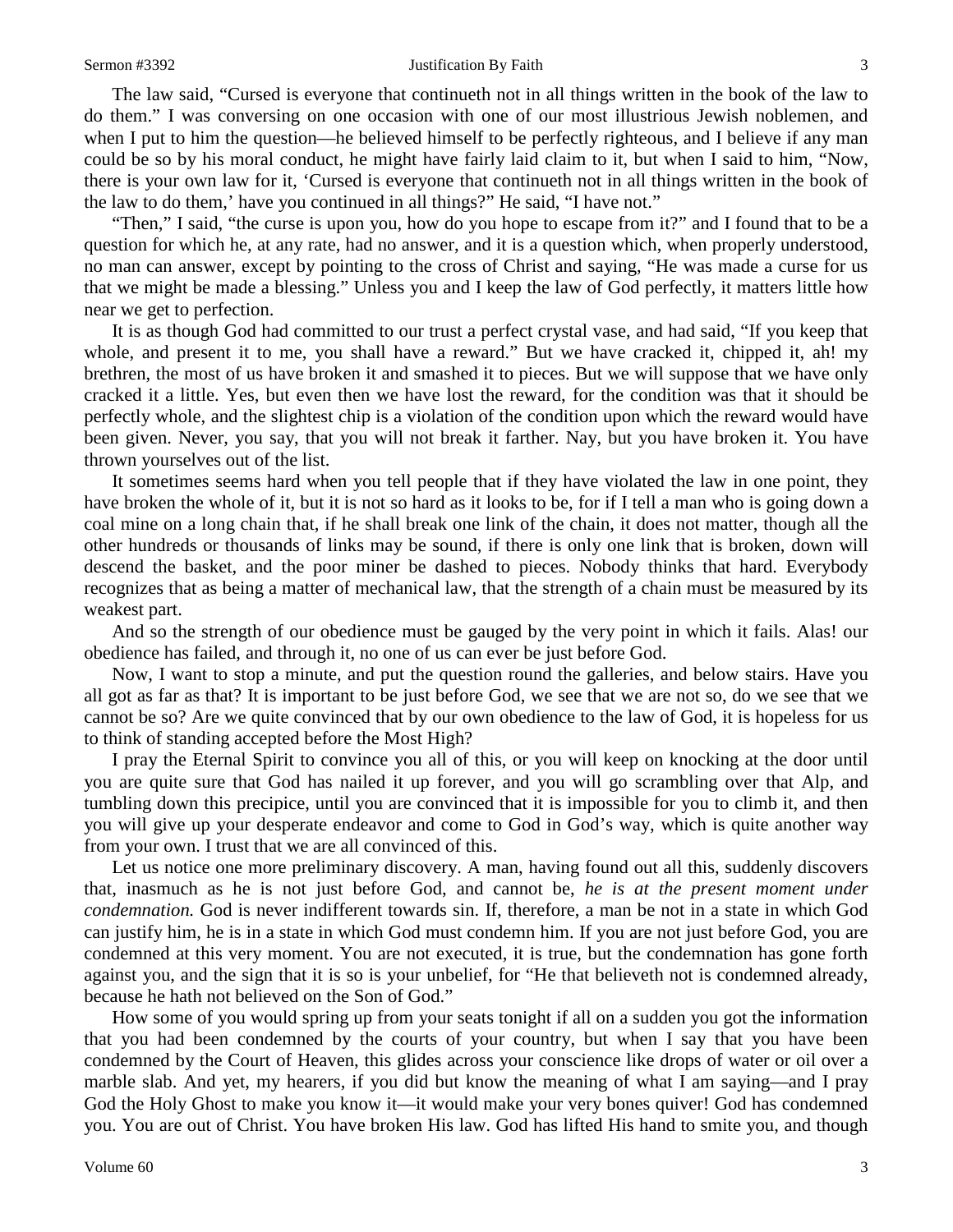His mercy tarries for awhile, yet days and hours will soon be gone, and then the condemnation shall take the shape of execution, and where will your soul be then?

Now, you must have the sentence of condemnation passed in your own soul, or else you will never be justified, for until we are condemned by ourselves we are not acquitted by God. Again, I pause and say, Do you feel this, my dear hearer? If you do, instead of despairing, be hopeful. If you have the sentence of death within you, be thankful for it, for now shall life be given you from the hand of God's grace.

Having occupied, perhaps, too much time over that, we now come more immediately into the text to—

### **II.** SHOW THE GOSPEL LEARNING WHICH IS TAUGHT TO US BY THE SPIRIT OF GOD.

That Gospel learning I may give you in a few sentences, namely, these, that inasmuch as through man's sin, the way of obedience is forever closed, so that we—none of us—can ever pass by it to a true righteousness, God has now determined to deal with men in a way of mercy, to forgive them all their offenses, to bestow upon them His love, to receive them graciously, and to love them freely.

He has been pleased, in His infinite wisdom, to devise a way by which, without injury to His justice, He can yet receive the most undeserving sons of men into His heart, and make them His children, and can bless them with all the blessings which would have been theirs had they perfectly kept God's law, but which now shall come to them as a matter of gift and undeserved grace from Himself.

I trust we have learned that, that there is a plan of salvation by grace, and by grace alone, and it is a great thing to know that where grace is, there are no works.

It is a blessed thing never to muddle in your head the doctrine of working, and the doctrine of receiving by grace, for there is an essential and eternal difference between the two. I hope you all know that there can be no mixing of the two. If we are saved by grace, it cannot be by our own merits, but if we depend upon our own merits, then we cannot appeal to the grace of God, since the two things can never be mingled together. It must be all works or else all grace.

Now, God's plan of salvation excludes all our works. "Not of works, lest any man should boast." It comes to us upon the footing of grace, pure grace alone. And this is God's plan, namely, that inasmuch as we cannot be saved by our own obedience, we should be saved by Christ's obedience. Jesus, the Son of God, has appeared in the flesh, has lived a life of obedience to God's law, and in consequence of that obedience, being found in fashion as a man, He humbled Himself and became obedient unto death, even the death of the cross, and our Savior's life and death make up a complete keeping and honoring of that law which we have broken and dishonored.

And God's plan is this, "I cannot bless you for your own sakes, but I will bless you for His sake. Looking at you, I must curse you, but I have laid the curse on Him, and now, looking at you through Him, I can bless you though you deserve it not, I can pass by your undeserving, I can blot out your sins like a cloud, and cast your iniquities into the depths of the sea through what He has done. You have no merits, but He has boundless merits, you are full of sin and must be punished, but He has been punished instead of you, and now I can deal with you."

This is the language of God, put into human words, "I can deal with you upon terms of mercy through the merits of My dear Son." This is the way in which the Gospel comes to you then. If you believe in Jesus, that is to say, if you trust Him, all the merits of Jesus are your merits, and are imputed to you, all the sufferings of Jesus are your sufferings. Everyone of His merits is imputed to you. You stand before God as if you were Christ, because Christ stood before God as if He were you—He in your stead, you in His stead.

Substitution! that is the word! Christ the Substitute for sinners, Christ standing for men, and bearing the thunderbolts of the divine opposition to all sin, He "being made sin for us, who knew no sin." Man standing in Christ's place, and receiving the sunlight of divine favor, instead of Christ.

And this, I say, is through trusting, or believing. God's way of your getting connection with Christ is through your reliance upon Him. "Therefore, being justified"—how? Not by works, that is not the link,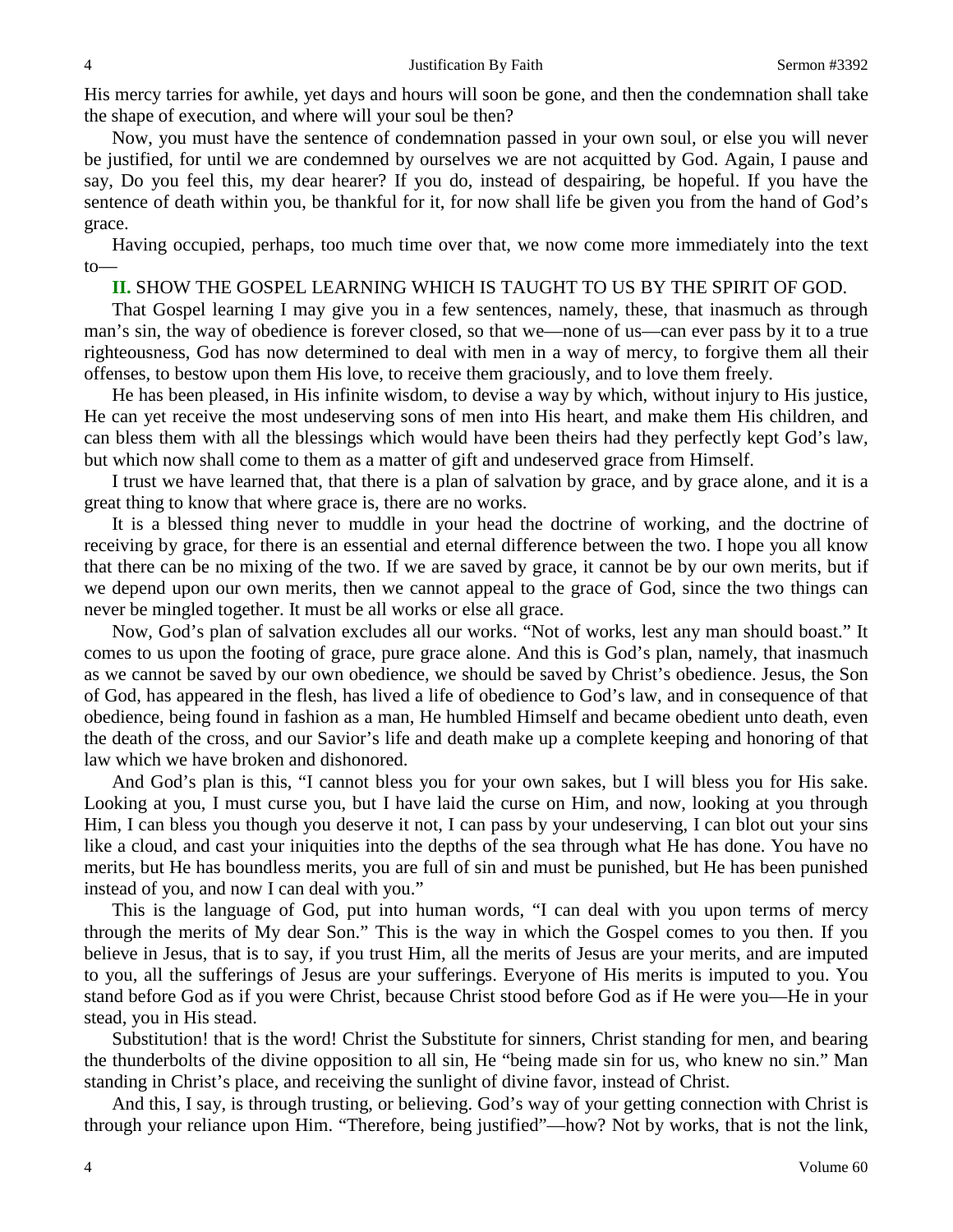#### Sermon #3392 Justification By Faith 5

but—"being justified by faith, we have peace with God through our Lord Jesus Christ." Christ offers to God the substitution, through faith we accept it, and from that moment God accepts us.

Now, I want to come to this, dear friends. Do you know this? Have you been taught this by the Spirit of God? Perhaps you learned it in the Assembly's Catechism when you were but children, you have learned it in the various classes since then, but do you know it in your own soul, and do you know that God's way of salvation is through a simple dependence upon His dear Son? Do you so know it that you have accepted it, and that you are now resting upon Jesus? If so, then thrice happy are you!

But, going further, I have now to dwell for a minute or two upon—

### **III.** THE GLORIOUS PRIVILEGE OF THE TEXT.

We have led you, and I hope the Spirit of God has led you too, through the preliminary discoveries, and through the great discovery that God can save us through the merits of another, and now let us notice this glorious privilege word by word.

*"Being justified."* The text tells us that every believing man is at the present moment perfectly justified before God. You know what Adam was in naked innocence in paradise. Such is every believer. Ay, and more than that. Adam could talk with God because he was pure from sin, and we also have access with boldness unto God our Father because, through Jesus' blood, we are clean.

Now, I do not say that this is the privilege of a few eminent saints, but here I look around these pews and see my brethren and sisters—scores and hundreds of them—all of whom are tonight just before God—perfectly so, completely so, so just that they never can be otherwise than just, so just that even in heaven they will be no more acceptable to God, than they are here tonight.

That is the state into which faith brings a poor, lost, guilty, helpless, good-for-nothing sinner. The man may have been everything that was bad before he believed in Jesus, but as soon as he trusted Christ, the merits of Christ became his merits, and he stands before God as though he were perfect, "without spot, or wrinkle, or any such thing," through the righteousness of Christ.

Note, however, as we have noticed the state of justification, the means whereby we reach it. "Being justified *by faith."* The way of reaching this state of justification is not by tears, nor prayers, nor humbling, nor working, nor Bible reading, nor church going, nor chapel going, nor sacraments, nor priestly absolution, but by *faith,* which faith is a simple and utter dependence and believing in the faithfulness of God, a dependence upon the promise of God because it is God's promise, and is worthy of dependence. It is a reliance with all our might upon what God has said. This is faith, and every man who possesses this faith is perfectly justified tonight.

I know what the devil will say to you. He will say to you, "You are a sinner!" Tell him you know you are, but that for all that you are justified. He will tell you of the greatness of your sin. Tell him of the greatness of Christ's righteousness. He will tell you of all your mishaps and your backslidings, of your offenses and your wanderings. Tell him, and tell your own conscience, that you know all that, but that Jesus Christ came to save sinners, and that although your sin be great, Christ is quite able to put it all away.

Some of you, it seems to me, do not trust in Christ as sinners. You get a mingle-mangle kind of faith. You trust in Christ as though you thought Christ could do something for you, and you could do the rest. I tell you that while you look to yourselves, you do not know what faith means. You must be convinced that there is nothing good in yourselves, you must know that you are sinners, and that in your hearts you are as big and as black sinners as the very worst and vilest, and you must come to Jesus, and leave your fancied righteousnesses, and your pretended goodnesses behind you, and you must take Him for everything, and trust in Him.

Oh! to feel your sin, and yet to know your righteousness—to have the two together—repentance on account of sin, and yet a glorious confidence in the all-atoning sacrifice! Oh! if you could understand that saying of the spouse, "I am black, but comely"—for that is where we must come—black in myself, as black as hell, and yet comely, fair, lovely, inexpressibly glorious through the righteousness of Jesus.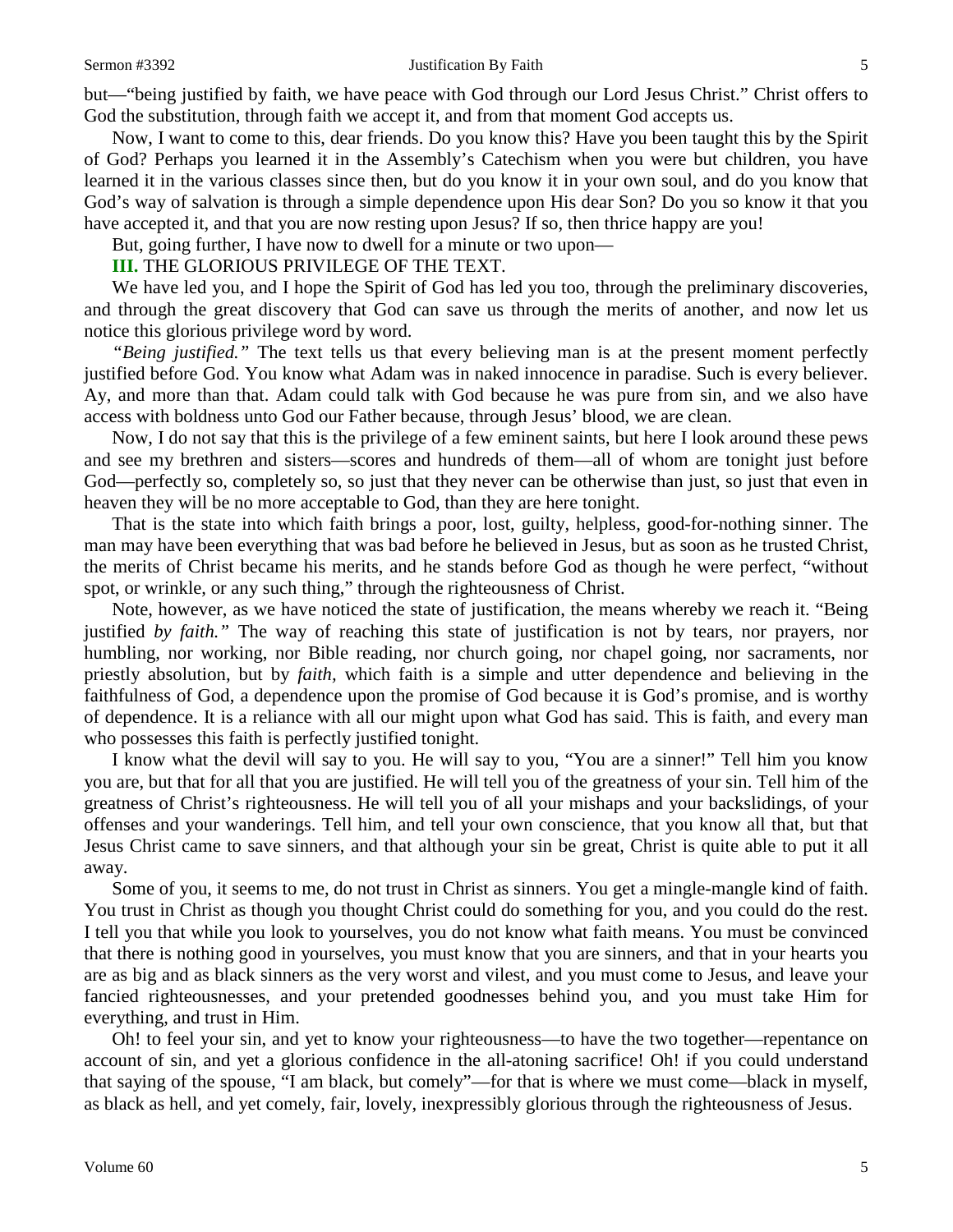My dear brethren and sisters, can you feel this? If you cannot feel it, do you believe it? And do you sing in the words of Joseph Hart—

> *"In thy Surety thou art free, His dear hands were pierced for thee; With thy Savior's vesture on, Holy as the Holy One."*

For so it is, you stand before God as accepted as Christ is accepted, and notwithstanding the inbred sin and corruption of your heart, you are as dear to God as Christ is dear, and as accepted in the righteousness of Christ as Christ is accepted in His own obedience.

Have we got so far? That is the point on which I want to inquire this evening. Have you got as far as to know at this moment that it is through faith we are justified? If so, I shall conduct you just one step farther, namely to observe—and this is coming back, while it is also going forward—that "we are justified by faith *through our Lord Jesus Christ."* There is the foundation, there is the mainspring. There is the tree that bears the fruit. We are justified by faith, but not by faith in itself. Faith in itself is a precious grace, but it cannot in itself justify us. It is *"through our Lord Jesus Christ."*

Simple as the observation is, I must venture to repeat it tonight because it is hard for us to keep it in mind. But remember that faith is not the work of the Spirit within, but the work of Christ upon the tree. That upon which I must rest as my meritorious hope is not the blessed fact that I am now an heir of heaven, but the still more blessed fact that the Son of God loved me, and gave Himself for me.

My dear brethren, when all is fair weather within, there is such a temptation to say, "Well, now, it is all right with me, for I feel this, and I feel that." Very good, these evidences are in their places, but oh! when it grows dark, and when, instead of these gracious evidences, you get equally clear evidences that you are not perfect, when you have to say, "Oh! wretched man that I am, who shall deliver me from the body of this death?" you will find that instead of your beautiful evidences, you will have to fly to the cross. There was a time when I, too, could take a great deal of comfort in what I believe is the Spirit of God's work in my soul. I do thank God for it, and bless Him for it now, but I trust I have learned to walk where poor Jack the huckster walked—

### *"I'm a poor sinner, and nothing at all; But Jesus Christ is my all in all."*

Brethren, it is down on the ground that we must live. We must build upon the rock itself. On the top of some mountains men sometimes build heaps of timber, so as to get a little higher. Well, now, some of these rickety platforms, you know, get shaky, but when you get right down on the mountain itself, that never shakes, and you are perfectly secure there. So sometimes we get to building up our rickety platforms of our experience and our good works—all very well in their way, but then they shake in the storm. Depend upon it, that the soul that clings to the rock, notwithstanding all that the Holy Spirit has done for it, and having nothing then to depend upon, more than the poor dying thief had when, without a single good work, he had to hang on the dying Christ alone—oh! believe me, that soul is in the safest place to live in, and the most blessed place to die in. None but Jesus! None but Jesus, for a poor sinner when he is torn from his cups and his sins, and none but Jesus for the aged saint when he stays himself upon his bed to bear his last testimony—

#### *"Nothing in my hands I bring: Simply to Thy cross I cling."*

"Therefore, being justified by faith, we have peace with God, through our Lord Jesus Christ."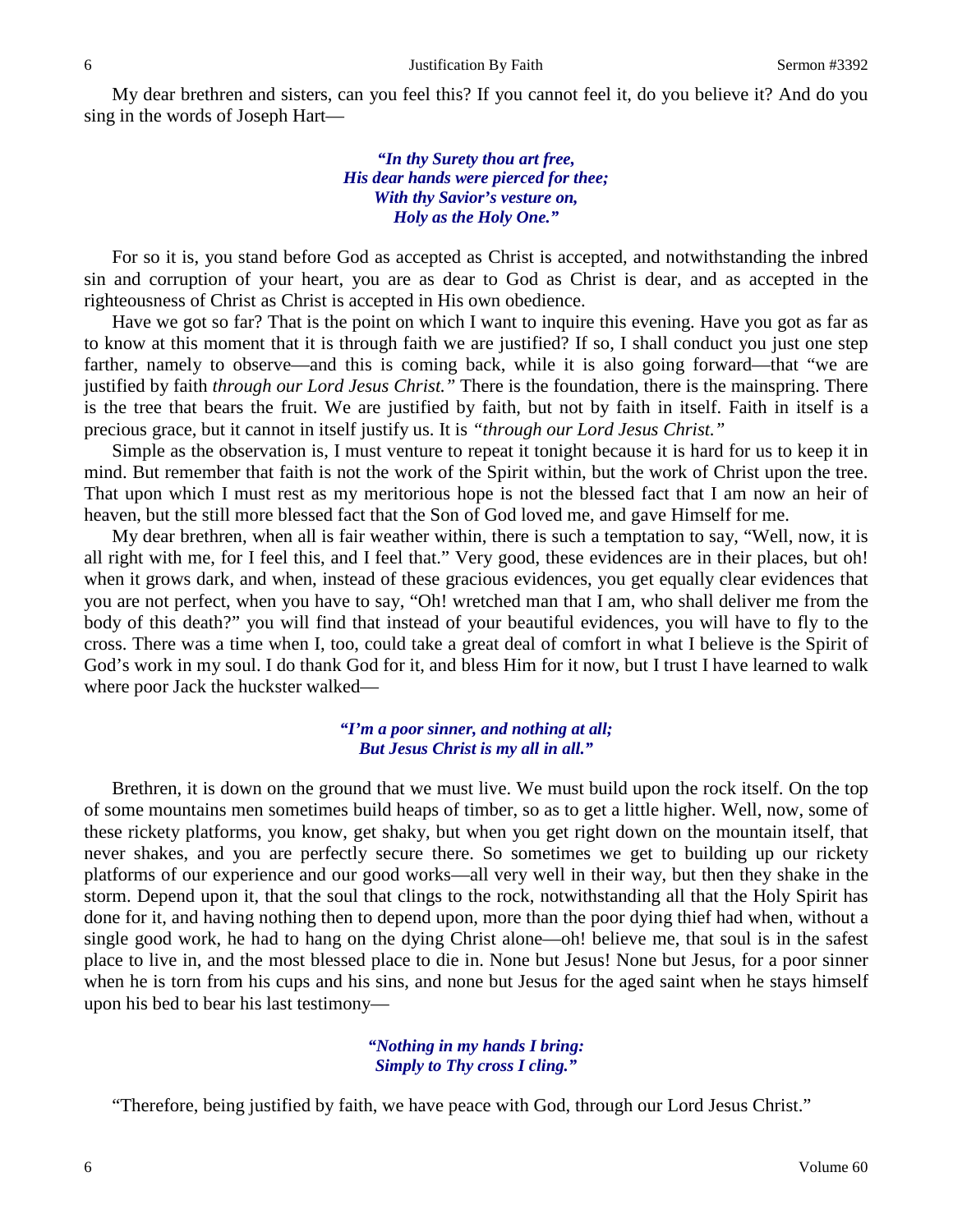#### Sermon #3392 Justification By Faith 7

And now, to crown all, there is here the precious, precious privilege which such men enjoy—"we have *peace with God."* I know that this may seem a trifle to thoughtless people, but not to those who think. I cannot say that I sympathize with those people who shut their eyes to the beauties of nature. I have heard of good men travelling through fine scenery, and shutting their eyes for fear they should see.

I always open mine as wide as ever I can because I think I can see God in all the works of His hands, and what God has taken the trouble to make I think I ought to take the trouble to look at. Surely there must be something to see in a man's works if he is a wise man, and there must be something worth seeing in the works of God who is all-wise.

Now, it is a delightful thing to say, when you look upon a landscape lit up with sunlight and shaded with clouds, "Well, my Father made all this, I never saw Him, but I do delight in the work of His hands, He made all this, and I am perfectly at peace with Him." Then as you are standing there, a storm comes on. Big drops begin to fall. There is thunder in the distance. It begins to peal louder and louder. Presently there comes a lightnings flash.

Now, those who are not at peace with God may go and flee away, but those who are perfectly at peace with Him may stand there and say, "Well, it is my Father who is doing all this, that is His voice, the voice of the Lord, which is full of majesty." I love to hear my Father's voice. I am never so happy as in a tremendous storm, and when the lightning flash comes, I think—well, it is only the flashing of my Father's eye, now, God is abroad, He seemed as if He had left the world before, but now He comes riding on the wings of the wind, let me go and meet Him. I am not afraid!

Suppose you are out at sea in a storm. You are justified by faith, and you say, "Well, let the waves roar, let them clap their hands, my Father holds the waters in the hollow of His hand, why should I be afraid?" Let me say to you that it is worth something to believe that God can put us in a calm state of mind when "earth is all in arms abroad."

It is just so with the believer when temporal troubles come. There comes crash after crash until it seems as though every house of business would come down. Nothing is certain. Man has lost confidence and reliance in his fellow man. Everything is going to the bad. But the Christian says, "God is at the helm, the whole business of business is managed by the great King, let the sons of earth do as they will, but—

# *"He everywhere hath sway, And all things serve His might."*

It is something to feel that my Father cannot do me a bad turn. Even if He should use His rod upon me, it will do me good, and I will thank Him for it, for I am at perfect peace with Him.

And then to come to die, and to feel, "I am going to God, and I am glad to go, for I am not going like a prisoner to a judge, but like a wife espoused goes to her husband, like a child home from school to the parents' arms. Oh! it is something to die with a sense of peace with God! Surely every thoughtful man will feel that. Now, if you trust Christ, you shall be justified by faith. Being justified, your heart shall feel that perfect peace is brought into it, so that you shall meet your Father's will with perfect equanimity, let it be what it may. Come life, come death, it shall not matter to you, for all is right between God and your souls.

Oh! I wish it were so with all present! It may be so if God the Spirit brings you to rest in Jesus. Nay, it shall be so, my dear friend, it shall be so with you tonight, though you never thought it would be when you came in here, yet you see it all now. It is simply believing, simply trusting. Oh! believe Him! Trust Him, and it shall be the joy of your soul to have a peace with God which, as the world did not give you, so the world shall never take away, but you shall have it forever and ever. God grant it to each one of us! Amen.

# **EXPOSITION BY C. H. SPURGEON**

# *LUKE 15:25-32*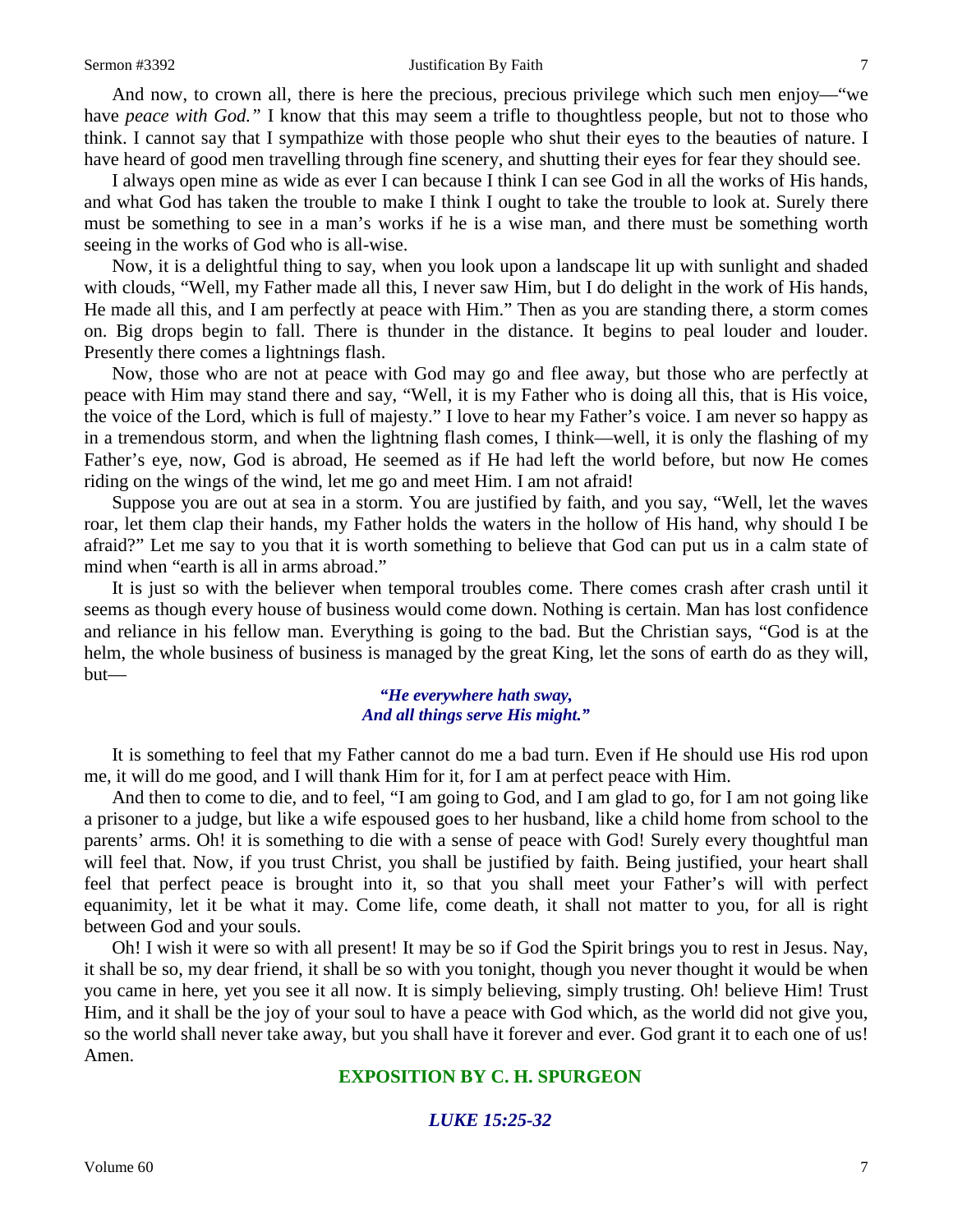#### 8 **Substitution By Faith** Sermon #3392

Most of us recognize the beauty of this parable as it concerns the prodigal, and his boundless forgiveness by the father, but few of us probably have seen how the elder brother has his portrait painted also by our Lord, and how He sets forth the self-righteous professor who hates to have prodigals made much of.

**Verse 25.** *Now his elder son was in the field: and as he came and drew nigh to the house, he heard musick and dancing.*

This was the better one of the two. I have heard him often greatly blamed, and so he deserves to be, but for all that, he was a true son. He was not at home. He was out at work. There are some Christians that are all for work, and never seem to have any fellowship and communion. They are always active, but they are not always contemplative. He was in the field.

**26.** *And he called one of the servants, and asked what these things meant.*

He was a gloomy spirit, good, solid, regular, constant, but not very joyful. He took things rather severely, so he did not understand what this amusement could mean. "Some of the Salvation Army got in here," he said. "Some of those boisterous Methodist people got here, and I do not like it. I am more regular than that. I do not like these rows and uproars. He asked of the servant what these things meant.

**27-28.** *And he said unto him, Thy brother is come; and thy father hath killed the fatted calf, because he hath received him safe and sound. And he was angry, and would not go in:*

No, I dare say he was glad his brother was back, but he did not like such a fuss made over him, glad to see a wandering one restored, but why, why, why should there be all this extravagance of joy concerning this wandering young fellow, who had been no better than he should be? Why all this delight?

And there are some kinds of Christians who always feel that when there is a sinner introduced into the church, "Well, I hope that it will turn out a genuine case," and always that is the first thought. They are afraid that it cannot be. They have never sinned in that way. They have been kept, by the grace of God, from outward transgression, and they are half afraid to hear of these outrageous sinners being brought in, and so much joy made over them. "He was angry, and would not go in."

**28.** *Therefore came his father out, and entreated him.*

He was worth fetching in. There was a good deal of solid worth in his character, and his father kindly came to ask him to come in and share the joy.

**29.** *And he answering said to his father, Lo, these many years do I serve thee,—*

You may read it "slave for thee."

**29.** *Neither transgressed I at any time thy commandment: and yet thou never gavest me a kid, that I might make merry with my friends:*

Here have I been constant in the house of prayer, regular at my Sunday school class, and yet I get little or no joy of it. I go on just in the regular path of duty, but I have no music and dancing. I have a great many doubts and fears, very little exhilaration, very little delight.

**30.** *But as soon as this thy son was come, which hath devoured thy living with harlots, thou hast killed for him the fatted calf.*

He has been a great sinner, and he is newly converted, and he has got all the joy. He has been running anyhow, and yet he is full of assurance, full of delight, full of confidence. How can this be? I am a staid Christian, having but slight joy, and he is but newly converted, but confident and full of delight. Thou hast killed for him the fatted calf. Even one of the little kid goats thou hast not give me. Thou has given him the fatted calf.

**31.** *And he said unto him, Son, thou art ever with me, and all that I have is thine.*

Why did not this son wake up to his privileges? Instead of not having a kid, he might have had whatever he liked. "All that I have is thine." He had been put into such a position as that, instead of being badly treated, as he, perhaps, would half accuse his father of treating him. "Son, thou art ever with me, thou livest at my table. My house is thy house. I love thee and delight in thee. All that I have is thine."